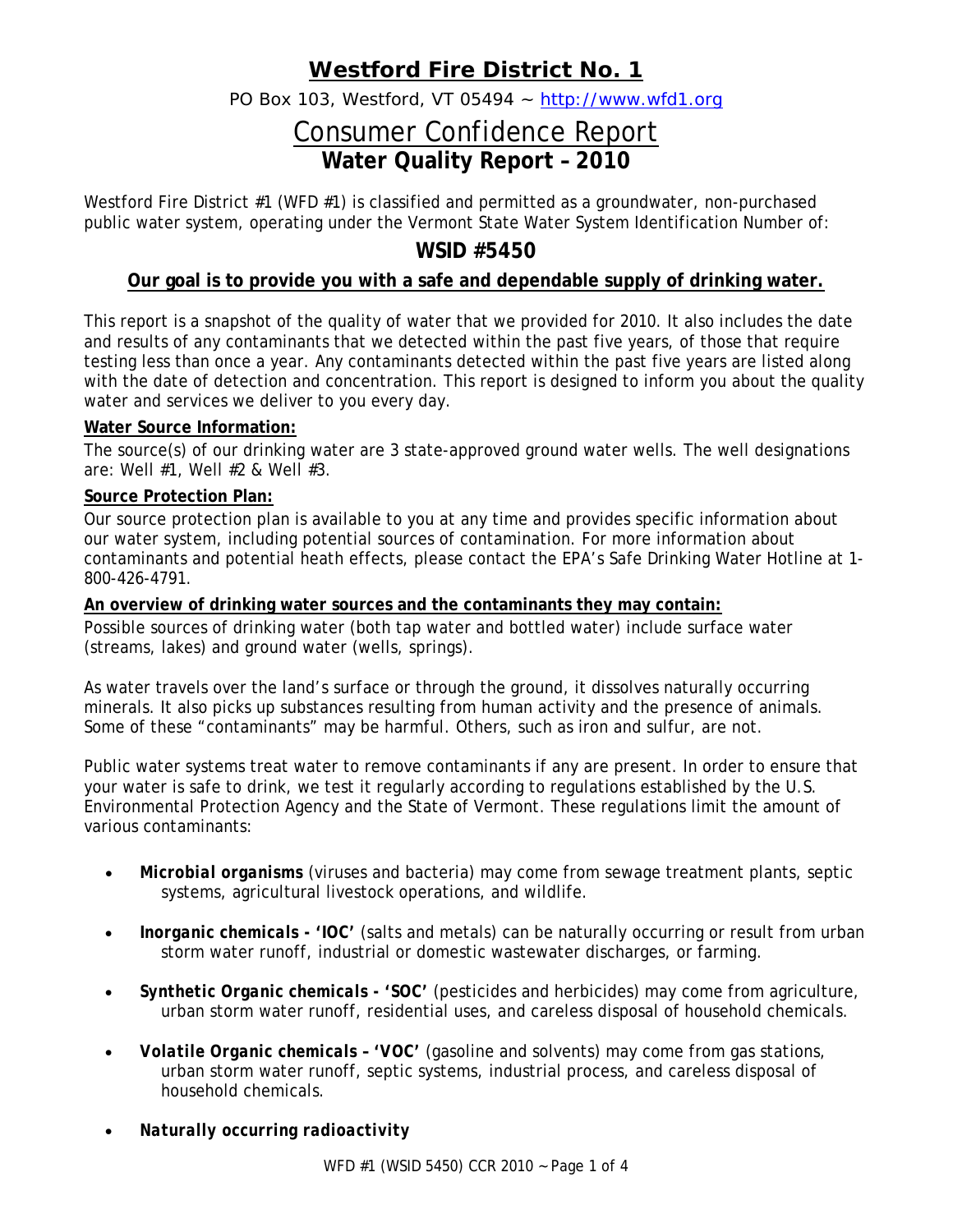## **WATER QUALITY DATA**

#### **Terms and Abbreviations:**

In the following tables you may find terms you might not be familiar with. To help you better understand these terms we have provided the following definitions:

**Maximum Contamination Level Goal (MCLG):** The level of a contaminant in drinking water below which there is no known or expected risk to health. MCLG's allow for a margin of safety.

**Maximum Contamination Level (MCL):** The highest level of a contaminant that is allowed in drinking water. MCL's are set as close to the MCLG's as feasible using the best available treatment.

**Maximum Residual Disinfectant Level Goal (MRDLG):** The level of a drinking water disinfectant below which there is no known or expected risk to health. MRDLG's do not reflect the benefits of disinfectants in controlling microbial contaminants.

**Maximum Residual Disinfectant Level (MRDL):** The highest level of a disinfectant allowed in drinking water. Addition a disinfectant may help control microbial contaminants.

**Action Level:** The concentration of a contaminant, which, if exceeded, triggers treatment or other requirements, which a water system must follow.

**90th Percentile:** Ninety percent of the samples are below the action level. (Nine of ten sites sampled were at or below this level).

**Treatment Technique (TT):** A process aimed to reduce the level of a contaminant in drinking water.

**Parts per million (ppm) or Milligrams per liter (mg/l):** (one penny in ten thousand dollars)

Parts per billion (ppb) or Micrograms per liter ( $\mu$ g/l): (one penny in ten million dollars)

**Picocuries per liter (pCi/L):** a measure of radioactivity in water

**Nephelometric Turbidity Unit (NTU):** NTU is a measure of the clarity of water. Turbidity in excess of 5 NTU is just noticeable to an average person.

**Running Annual Average (RAA):** Annual Level of Disinfection By-products (i.e. chlorination)

**N/A:** Not applicable

The table(s) below lists all the drinking water contaminants that were detected during the 2010 calendar year. It also includes the date and results of any contaminants that we detected within the past five years, of those which require testing less than once a year. The presence of these contaminants in the water does not necessarily show that our water poses a health risk.

#### **Violation(s) that occurred during Calendar Year 2010**

| $\tau$ vpe                              | Category | Analysis | <b>Compliance Period</b> |  |  |  |  |  |
|-----------------------------------------|----------|----------|--------------------------|--|--|--|--|--|
| No Violations During Calendar Year 2010 |          |          |                          |  |  |  |  |  |

We are required to monitor our drinking water for specific contaminants on a regular basis. Results of regular monitoring are an indicator of whether or not our drinking water meets health standards. The table above indicates any drinking water violations we incurred during 2010. A failure to perform required monitoring means we cannot be sure of the quality of our water during that time in which we did not perform required monitoring. WFD #1 has an excellent history of adhering closely to the rules & regulations regarding required water testing.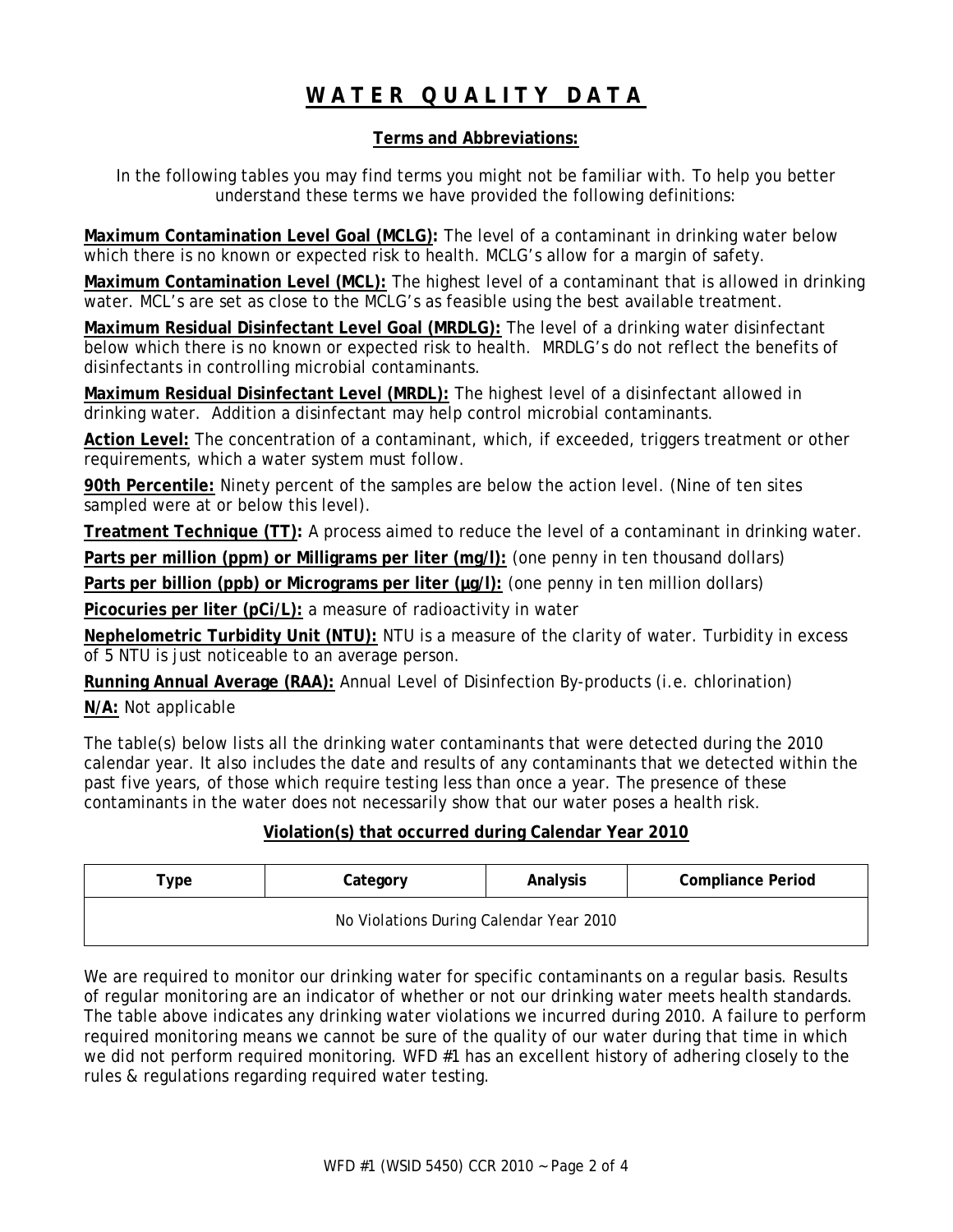### **WATER QUALITY DATA**

#### **Level of Detected Contaminants**

| Microbiological | Result                                        | MCLG<br>MCL |  | <b>Typical Source</b> |  |
|-----------------|-----------------------------------------------|-------------|--|-----------------------|--|
|                 | No Detected Results During Calendar Year 2010 |             |  |                       |  |

| Chemical<br>Contaminant | Collection<br>Date | Highest<br>Value | Range | Unit | MCL | <b>MCLG</b> | Likely source of detected<br>contaminant                                                              |
|-------------------------|--------------------|------------------|-------|------|-----|-------------|-------------------------------------------------------------------------------------------------------|
| Nitrate (as N)          | 3/30/2010          | 0.06             | 0.06  | ppm  | 10  | 10          | Runoff from fertilizer use;<br>leaching from septic tanks,<br>sewage; erosion of natural<br>deposits. |

| Regulated<br>Radionuclides                    | Collection<br>Date | <b>Highest</b><br>Value | Range | Unit | MCL | <b>MCLG</b> | Likely source of detected<br>contaminant |  |  |
|-----------------------------------------------|--------------------|-------------------------|-------|------|-----|-------------|------------------------------------------|--|--|
| No Detected Results in the Calendar Year 2010 |                    |                         |       |      |     |             |                                          |  |  |

| Regulated<br><b>Disinfection</b><br><b>By-Products</b>                    | Monitoring<br>Period | <b>RAA</b> | Range | Unit | <b>MCL</b> | <b>MCLG</b> | Likely source of detected<br>contaminant |  |
|---------------------------------------------------------------------------|----------------------|------------|-------|------|------------|-------------|------------------------------------------|--|
| No Detected Results During Calendar Year 2010 - Standby Chlorination Only |                      |            |       |      |            |             |                                          |  |

| Lead &<br>Copper                              | Sampling<br>Date | 90 <sup>th</sup><br>Percentile | 95 <sup>th</sup><br>Percentile | Range | Action<br>Level | Number of<br><b>Sites</b><br>Exceeding<br><b>Action Level</b> | Likely source of<br>detected contaminant |  |  |
|-----------------------------------------------|------------------|--------------------------------|--------------------------------|-------|-----------------|---------------------------------------------------------------|------------------------------------------|--|--|
| No Detected Results During Calendar Year 2010 |                  |                                |                                |       |                 |                                                               |                                          |  |  |

#### **Health Information Regarding Lead:**

If present, elevated levels of lead can cause serious health problems, especially for pregnant women and young children. Lead in drinking water is primarily from materials and components associated with service lines and home plumbing. Westford Fire District #1 is responsible for providing high quality drinking water, but cannot control the variety of materials used in household plumbing components. When your water has been sitting for several hours, you can minimize the potential for lead exposure by flushing your tap for 30 seconds to 2 minutes before using water for drinking or cooking. If you are concerned about lead in your drinking water, you may wish to have your water tested. Information on lead in drinking water, testing methods, and steps you can take to minimize exposure is available from the Safe Drinking Water Hotline or at <http://www.epa.gov/safewater/lead>